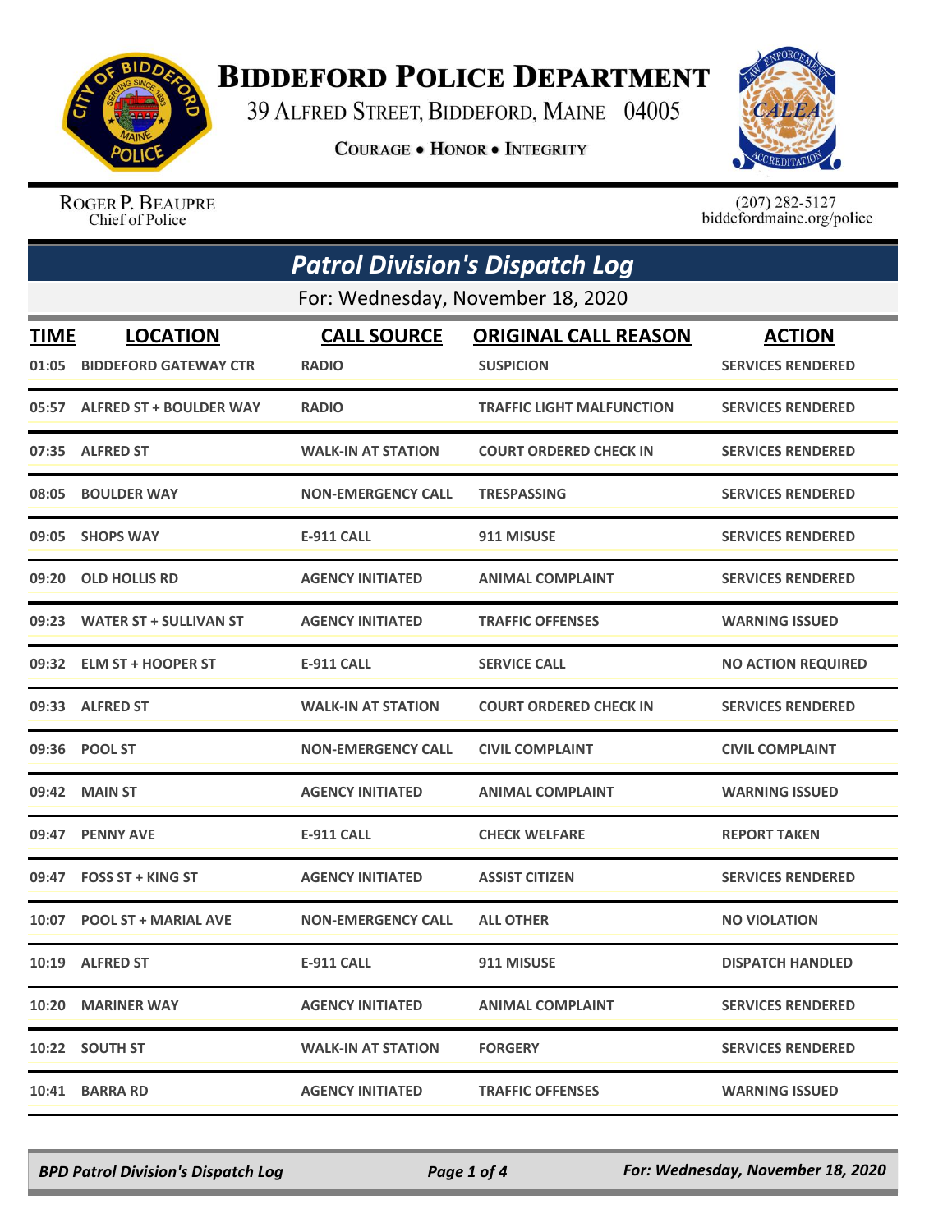| <b>TIME</b> | <b>LOCATION</b>                                                                                                          | <b>CALL SOURCE</b>        | <b>ORIGINAL CALL REASON</b>                                   | <b>ACTION</b>            |  |
|-------------|--------------------------------------------------------------------------------------------------------------------------|---------------------------|---------------------------------------------------------------|--------------------------|--|
|             | 10:44 WESTLAND AVE                                                                                                       | E-911 CALL                | 911 MISUSE                                                    | <b>DISPATCH HANDLED</b>  |  |
|             | 11:10 ALFRED ST + MARINER WAY                                                                                            | <b>AGENCY INITIATED</b>   | <b>TRAFFIC OFFENSES</b>                                       | <b>SUMMONS ISSUED</b>    |  |
|             |                                                                                                                          |                           | OFFENDER: JOSHUA D JOHNSON  AGE: 35  RESIDENT OF: SANFORD, ME |                          |  |
|             | <b>CHARGE: OPERATE VEHICLE WITHOUT LICENSE</b><br>CHARGE: OPERATING WITH SUSPENDED REGISTRATION                          |                           |                                                               |                          |  |
|             | 11:28 BACON ST                                                                                                           | <b>AGENCY INITIATED</b>   | <b>PARKING COMPLAINT</b>                                      | <b>SERVICES RENDERED</b> |  |
|             | 12:09 LAVOIE AVE                                                                                                         | <b>WALK-IN AT STATION</b> | <b>FRAUD / SCAM</b>                                           | <b>REPORT TAKEN</b>      |  |
| 12:51       | <b>MILE STRETCH RD</b>                                                                                                   | <b>NON-EMERGENCY CALL</b> | <b>ANIMAL COMPLAINT</b>                                       | <b>SERVICES RENDERED</b> |  |
|             | 12:55 ALFRED ST                                                                                                          | <b>NON-EMERGENCY CALL</b> | <b>ANIMAL COMPLAINT</b>                                       | <b>GONE ON ARRIVAL</b>   |  |
|             | 13:01 CLEAVES ST                                                                                                         | <b>WALK-IN AT STATION</b> | <b>CRIMINAL MISCHIEF</b>                                      | <b>REPORT TAKEN</b>      |  |
|             | 13:32 MAIN ST                                                                                                            | <b>NON-EMERGENCY CALL</b> | <b>CHECK WELFARE</b>                                          | <b>SERVICES RENDERED</b> |  |
|             | 13:41 ELM ST                                                                                                             | <b>NON-EMERGENCY CALL</b> | <b>SHOPLIFTING</b>                                            | <b>SUMMONS ISSUED</b>    |  |
|             | OFFENDER: BRENDAN CHARLES KELLY  AGE: 24  RESIDENT OF: BIDDEFORD, ME<br>CHARGE: THEFT BY UNAUTHORIZED TAKING OR TRANSFER |                           |                                                               |                          |  |
|             | 13:53 ALFRED ST                                                                                                          | <b>E-911 CALL</b>         | 911 MISUSE                                                    | <b>DISPATCH HANDLED</b>  |  |
|             | 13:56 ALFRED ST                                                                                                          | <b>WALK-IN AT STATION</b> | <b>COURT ORDERED CHECK IN</b>                                 | <b>SERVICES RENDERED</b> |  |
|             | 14:21 POOL ST                                                                                                            | <b>NON-EMERGENCY CALL</b> | <b>ANIMAL COMPLAINT</b>                                       | <b>SERVICES RENDERED</b> |  |
|             | 14:39 MEDICAL CENTER DR + WEST CO NON-EMERGENCY CALL                                                                     |                           | <b>DISTURBANCE / NOISE</b>                                    | <b>NEGATIVE CONTACT</b>  |  |
|             | 14:45 WADLIN RD                                                                                                          | <b>AGENCY INITIATED</b>   | <b>ANIMAL COMPLAINT</b>                                       | <b>SERVICES RENDERED</b> |  |
|             | 14:49 WEST LOOP RD                                                                                                       | <b>AGENCY INITIATED</b>   | <b>ARTICLES LOST/FOUND</b>                                    | <b>SERVICES RENDERED</b> |  |
|             | <b>15:12 DARTMOUTH ST</b>                                                                                                | <b>E-911 CALL</b>         | 911 MISUSE                                                    | <b>NEGATIVE CONTACT</b>  |  |
|             | <b>15:20 WASHINGTON ST</b>                                                                                               | <b>NON-EMERGENCY CALL</b> | <b>CHECK WELFARE</b>                                          | <b>SERVICES RENDERED</b> |  |
|             | 15:39 MARIAL AVE                                                                                                         | <b>WALK-IN AT STATION</b> | FRAUD / SCAM                                                  | <b>REPORT TAKEN</b>      |  |
|             | 15:42 BEACON AVE                                                                                                         | <b>AGENCY INITIATED</b>   | <b>PRO-ACTIVE DV RESPONSE TEAM</b>                            | <b>NO VIOLATION</b>      |  |
|             | 15:49 MAINE TPKE                                                                                                         | <b>AGENCY INITIATED</b>   | <b>ALL OTHER</b>                                              | <b>SERVICES RENDERED</b> |  |
|             | 16:01 ALFRED ST                                                                                                          | <b>NON-EMERGENCY CALL</b> | <b>CIVIL COMPLAINT</b>                                        | <b>CIVIL COMPLAINT</b>   |  |
|             | <b>16:10 LESTER B ORCUTT BLVD</b>                                                                                        | <b>E-911 CALL</b>         | 911 MISUSE                                                    | <b>DISPATCH HANDLED</b>  |  |

*BPD Patrol Division's Dispatch Log Page 2 of 4 For: Wednesday, November 18, 2020*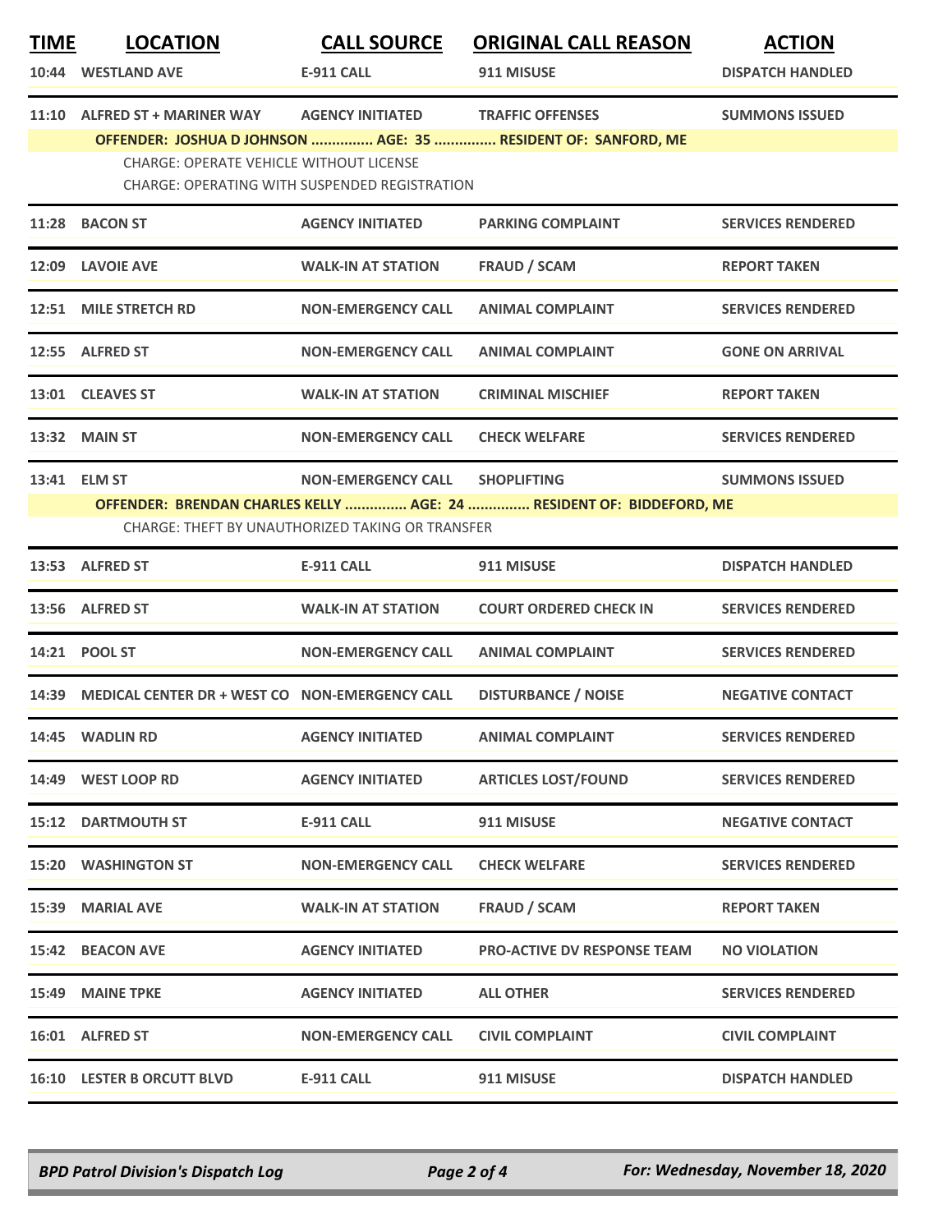| <b>TIME</b> | <b>LOCATION</b><br>16:29 SOUTH ST + WADLIN RD                                                                | <b>CALL SOURCE</b><br><b>AGENCY INITIATED</b> | <b>ORIGINAL CALL REASON</b><br><b>TRAFFIC OFFENSES</b> | <b>ACTION</b><br><b>VSAC ISSUED</b> |
|-------------|--------------------------------------------------------------------------------------------------------------|-----------------------------------------------|--------------------------------------------------------|-------------------------------------|
|             | 16:56 RAYMOND ST                                                                                             | <b>E-911 CALL</b>                             | 911 MISUSE                                             | <b>NEGATIVE CONTACT</b>             |
|             | 17:31 MAIN ST                                                                                                | <b>NON-EMERGENCY CALL</b>                     | <b>SHOPLIFTING</b>                                     | <b>REPORT TAKEN</b>                 |
|             | 18:12 MT PLEASANT ST                                                                                         | E-911 CALL                                    | 911 MISUSE                                             | <b>SERVICES RENDERED</b>            |
|             | 18:20 JEFFERSON ST                                                                                           | <b>NON-EMERGENCY CALL</b>                     | <b>DISTURBANCE / NOISE</b>                             | <b>SERVICES RENDERED</b>            |
|             | 18:20 BRADBURY ST + CUTTS ST                                                                                 | <b>NON-EMERGENCY CALL</b>                     | <b>ROAD HAZARD</b>                                     | <b>SERVICES RENDERED</b>            |
| 18:38       | <b>POOL ST</b>                                                                                               | <b>AGENCY INITIATED</b>                       | <b>TRAFFIC OFFENSES</b>                                | <b>WARNING ISSUED</b>               |
|             | 19:01 ALFRED ST + UNION ST                                                                                   | <b>AGENCY INITIATED</b>                       | <b>TRAFFIC OFFENSES</b>                                | <b>WARNING ISSUED</b>               |
|             | 19:02 ALFRED ST                                                                                              | <b>NON-EMERGENCY CALL</b>                     | <b>JUVENILE OFFENSES</b>                               | <b>NEGATIVE CONTACT</b>             |
|             | 19:11 MAINE TPKE                                                                                             | <b>NON-EMERGENCY CALL</b>                     | <b>ASSIST OTHER AGENCY</b>                             | <b>SERVICES RENDERED</b>            |
|             | 19:21 ALFRED ST + MYRTLE ST                                                                                  | <b>AGENCY INITIATED</b>                       | <b>TRAFFIC OFFENSES</b>                                | <b>WARNING ISSUED</b>               |
|             | 19:24 WATER ST + PIKE ST                                                                                     | <b>AGENCY INITIATED</b>                       | <b>SUSPICION</b>                                       | <b>SERVICES RENDERED</b>            |
|             | 19:25 POOL ST                                                                                                | <b>WALK-IN AT STATION</b>                     | <b>CIVIL COMPLAINT</b>                                 | <b>NO VIOLATION</b>                 |
|             | 19:47 ALFRED ST                                                                                              | <b>AGENCY INITIATED</b>                       | <b>TRAFFIC OFFENSES</b>                                | <b>NO VIOLATION</b>                 |
|             | <b>19:53 MAIN ST</b>                                                                                         | <b>NON-EMERGENCY CALL</b>                     | <b>PARKING COMPLAINT</b>                               | <b>SERVICES RENDERED</b>            |
|             | 19:57 ELM ST + PEARL ST                                                                                      | <b>AGENCY INITIATED</b>                       | <b>TRAFFIC OFFENSES</b>                                | <b>WARNING ISSUED</b>               |
|             | 20:08 ALFRED ST + MAY ST                                                                                     | <b>AGENCY INITIATED</b>                       | <b>TRAFFIC OFFENSES</b>                                | <b>WARNING ISSUED</b>               |
|             | 20:13 ALFRED ST + ROBERTS ST                                                                                 | <b>AGENCY INITIATED</b>                       | <b>TRAFFIC OFFENSES</b>                                | <b>WARNING ISSUED</b>               |
|             | 20:20 ALFRED ST                                                                                              | <b>WALK-IN AT STATION</b>                     | <b>PAPERWORK</b>                                       | <b>PAPERWORK SERVED</b>             |
|             | $20:30$ GRAHAM ST +                                                                                          | AGENCY INITIATED TRAFFIC OFFENSES             |                                                        | <b>SUMMONS ISSUED</b>               |
|             | OFFENDER: VICTOR LEMA  AGE: 19  RESIDENT OF: BIDDEFORD, ME<br><b>CHARGE: OPERATE VEHICLE WITHOUT LICENSE</b> |                                               |                                                        |                                     |
|             | 21:05 MAIN ST + WATER ST                                                                                     | <b>AGENCY INITIATED</b>                       | <b>TRAFFIC OFFENSES</b>                                | <b>WARNING ISSUED</b>               |
|             | 21:14 WATER ST + SULLIVAN ST                                                                                 | <b>AGENCY INITIATED</b>                       | <b>TRAFFIC OFFENSES</b>                                | <b>WARNING ISSUED</b>               |
|             | 21:35 PEARL ST + ELM ST                                                                                      | <b>AGENCY INITIATED</b>                       | <b>TRAFFIC OFFENSES</b>                                | <b>WARNING ISSUED</b>               |
|             | 22:09 HIGH ST                                                                                                | <b>NON-EMERGENCY CALL</b>                     | <b>CHECK WELFARE</b>                                   | <b>SERVICES RENDERED</b>            |

*BPD Patrol Division's Dispatch Log Page 3 of 4 For: Wednesday, November 18, 2020*